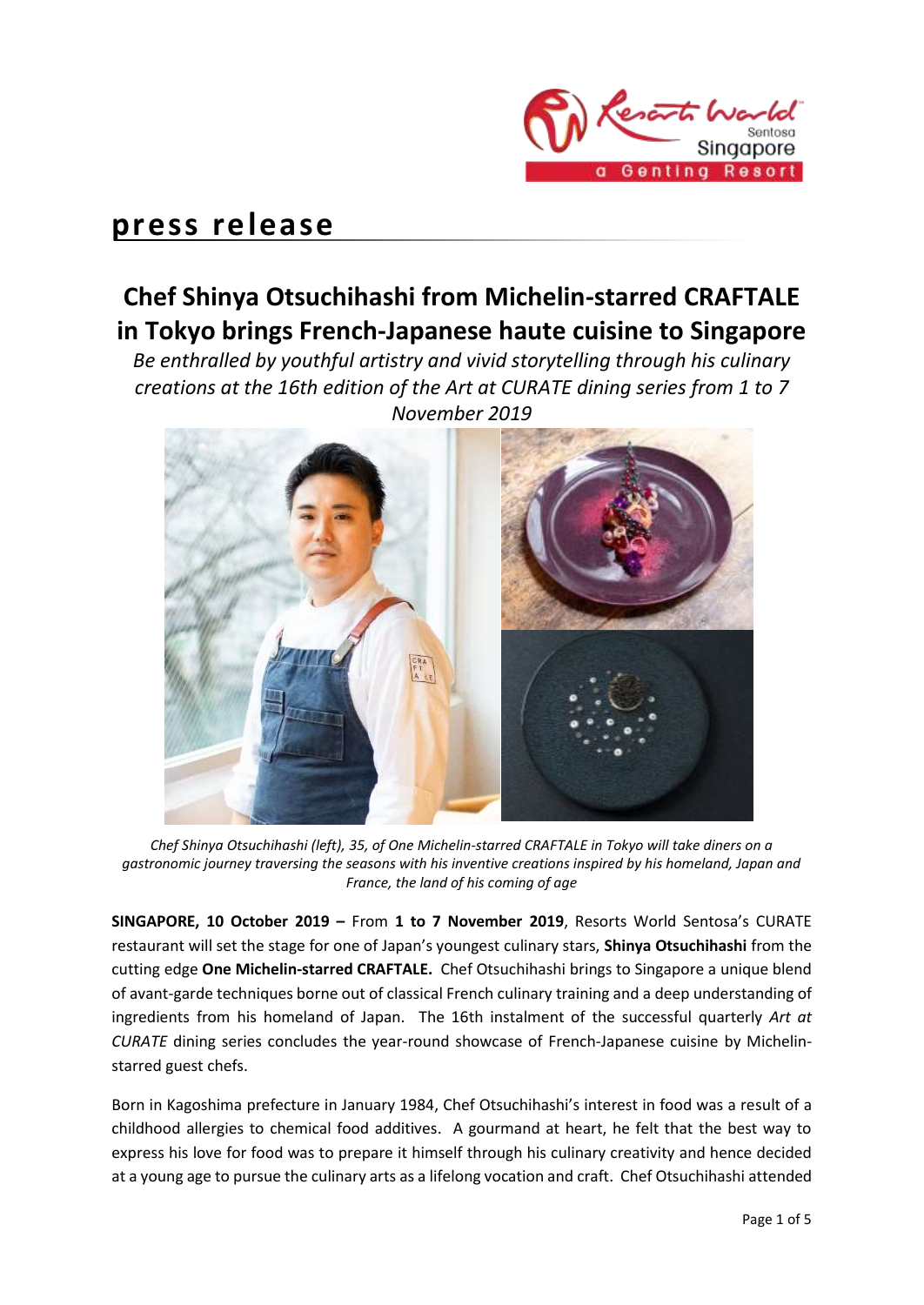Tsuji Culinary Institute in Osaka after graduating from high school and furthered his culinary education in gastronomic centre of Lyon, France at the age of 19. He honed his skills in haute cuisine at the three Michelin-starred Le Chateau de Joël Robuchon in Ebisu, Restaurant Anis in Tokyo's Hatsudai neighbourhood, and Saturne in Paris. Chef Otsuchihashi opened CRAFTALE in 2015 at the young age of 31, in the trendy neighbourhood of Nakameguro along the Megurogawa River. The restaurant was awarded its first star in the MICHELIN Guide Tokyo 2017, retaining the accolade in 2018 and 2019. Almost every ingredient aspect – including breads and seasonings – at CRAFTALE is painstakingly handcrafted by small producers with minimal waste. He hopes to convey the essence of each artisan producer's philosophy and passion through the use of quality Japanese ingredients.

Dishes at CRAFTALE – a mash up of the words "craft" and "tale" alluding to story-telling through fine artistry – take guests on a gastronomic journey as Chef Otsuchihashi creates exquisite art that draws upon his childhood in Japan and his coming of age in France. Each dish features a pop of colour with flavours that are at once refreshing and delicate. Chef Otsuchihashi's dishes at *Art at CURATE* will take diners on a gastronomic journey through the four seasons on the plate fronted by the best Japanese ingredients executed with finesse.

Diners can look forward to Chef Otsuchihashi's vivid and visceral storytelling as they traverse the seasons with iconic dishes from CRAFTALE such as *Amuse Bouche* made with fresh scallops from Hokkaido, Japanese root vegetables, walnuts and truffle presented on a wooden plate, signifying the transition from autumn to winter. The visually conjuring *Snow Field,* an inventive dish of foie gras pate, grated Japanese daikon and Yuzu juice in a glass globe, topped with meringue that looks like freshly fallen snow in the frozen wilderness is complete with animal foot prints. Chef Otsuchihashi's traditional *Kamo Nanban* brings together Japan and France in a dish – a light soba served with duck and poireau leeks. End the meal by stepping into *Japanese Garden*, an elegant dessert made out of sesame seeds, Japanese matcha and black soy beans which is a treat for the palate and the eyes.

## **Booking details:**

Art at CURATE Series 16 will be held at CURATE located at RWS (The Forum, Level 1) **from 1 to 7 November 2019**. The **four-course lunch** is available at S\$138++ per person, and **eight-course dinner**  at S\$308++ per person.

Wine pairing menus with wines selected by RWS sommelier, Takayoshi Aoki is also available at S\$198++ per person for lunch and S\$428++ per person for dinner.

Reservations are strictly required and can made via (65) 6577 7288 or [curate@rwsentosa.com.](mailto:curate@rwsentosa.com) Please refer to Appendix A for menus.

- Ends -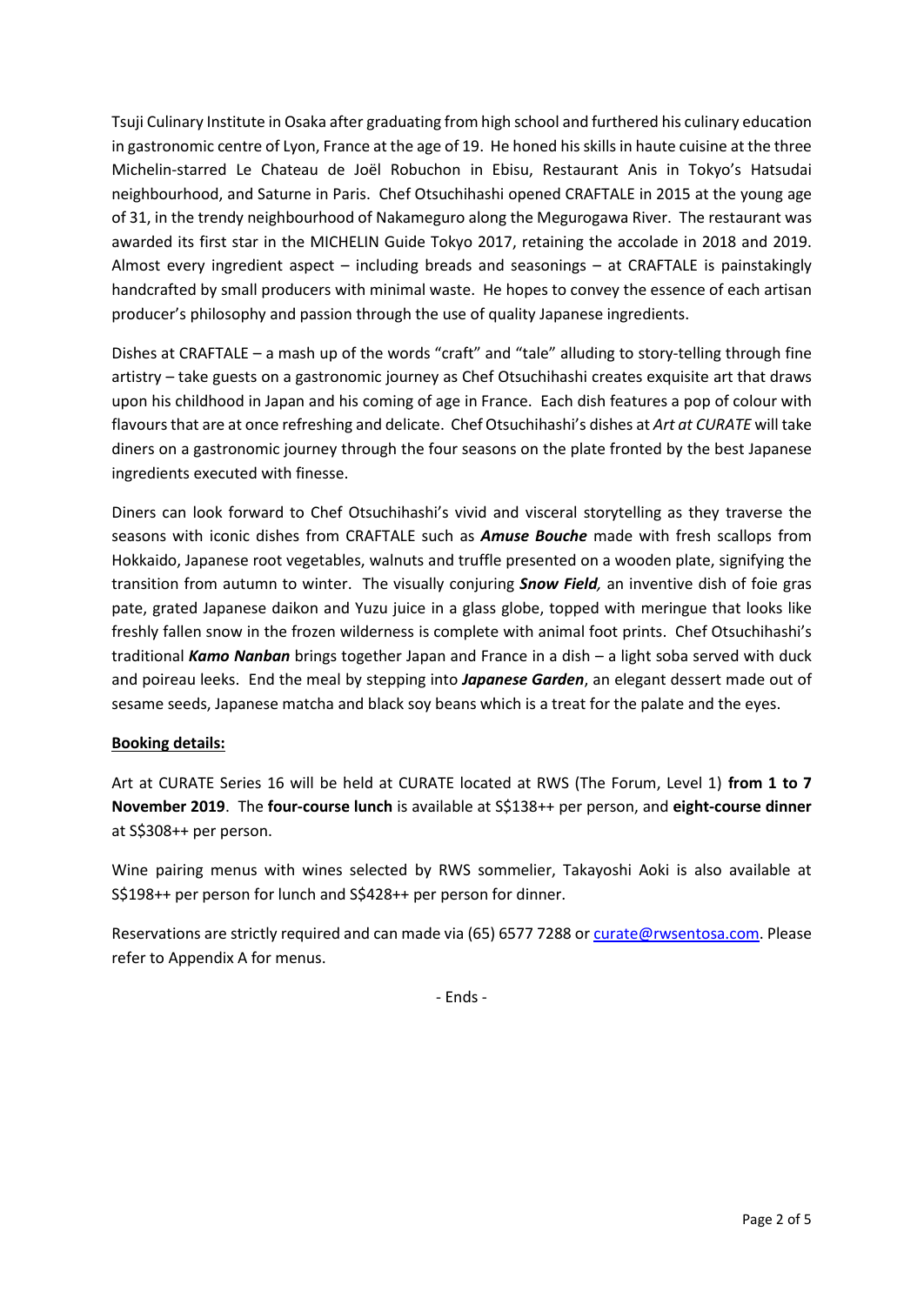### **Chef Shinya Otsuchihashi**

### **Chef-owner, CRAFTALE (One Michelin Star), Tokyo**

A native of Kagoshima Prefecture, Chef Otsuchihashi's interest in food started from a young age. He attended Osaka's famed Tsuji Culinary Institute after completing high school and at the age of 19, travelled to France to study in the gastronomic centre of Lyon. He has since then worked both in haute cuisine – first at the Michelin-rated The Georgian Club in Tokyo and Three Michelin-starred Le Chateau de Joël Robuchon in Ebisu – and in smaller rarefied locations such as Saturne in Paris and Restaurant Anis in Tokyo's Hatsudai neighbourhood.

Chef Otsuchihashi opened CRAFTALE in 2015 and within two years, was awarded a Michelin star in 2017. He describes CRAFTALE as a mashup of the words "craft" and "tale" as well as an anagram of the French word *fractale*.

#### **ABOUT RESORTS WORLD SENTOSA**

Resorts World Sentosa (RWS), Asia's premium lifestyle destination resort, is located on Singapore's resort island of Sentosa. Spanning 49 hectares, RWS is home to world-class attractions including Universal Studios Singapore, S.E.A. Aquarium, the Maritime Experiential Museum, Dolphin Island and Adventure Cove Waterpark. Complementing the adventure and adrenaline of its theme parks and attractions are six unique luxury hotels, the world-class Resorts World Convention Centre, a casino and the Asian flagship of a world-renowned destination spa. RWS offers award-winning dining experiences and exciting cuisines from around the world across its many renowned celebrity chef restaurants, establishing itself as a key player in Singapore's vibrant and diverse dining scene and a leading gourmet destination in Asia for epicureans. The integrated resort also offers world-class entertainment, from original resident productions to concerts and public shows such as Crane Dance and Lake of Dreams. RWS has been named "Best Integrated Resort" since 2011 for nine consecutive years at the TTG Travel Awards which recognises the best of Asia-Pacific's travel industry.

RWS is wholly owned by Genting Singapore, a company of the Genting Group. For more information, please visit [www.rwsentosa.com.](http://www.rwsentosa.com/)

RWS is wholly owned by Genting Singapore, a company of the Genting Group. For more information, please visit [www.rwsentosa.com.](http://www.rwsentosa.com/)

/ResortsWorldatSentosa @rwsentosa #ComeForFood [www.rwsentosablog.com](http://www.rwsentosablog.com/)

#### **MEDIA CONTACTS**

**Resorts World Sentosa** Felicia Boey Tel: + 65 6577 9755 Email[: felicia.boey@rwsentosa.com](mailto:felicia.boey@rwsentosa.com) **Ogilvy (for Resorts World Sentosa)** Stephanie Chailert Tel: +65 6213 7969 Email: [stephanie.chailert@ogilvy.com](mailto:stephanie.chailert@ogilvy.com) 

#### **EDITORS' NOTES**

- 1. High resolution photographs can be downloaded from link: <https://app.box.com/s/xsz239kzt38xgw9hr7chsejufk64uqxz>
- 2. All photographs are to be attributed to: *Resorts World Sentosa* (圣淘沙名胜世界)
- 3. Social tags: *@rwsdiningartisans @rwsentosa #ComeForFood #ArtatCurate*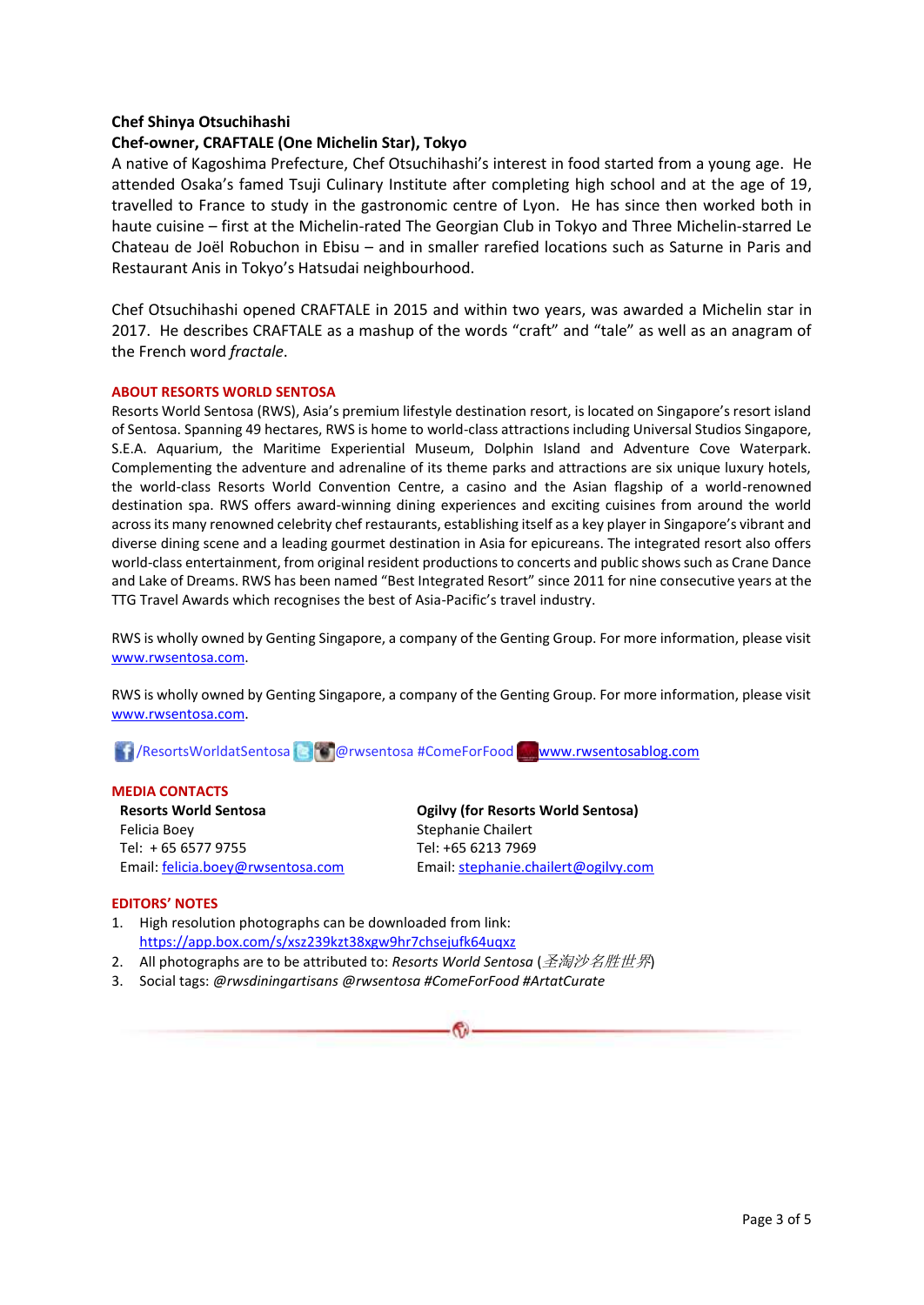

Art at CURATE Series 16 (1 – 7 November 2019) 4-course Lunch

*Amuse Bouche Scallop. Walnut. Truffle CRAFTALE, Chef Shinya Otsuchihashi* 

*Foie Gras Pate Sancho Pepper. Seabuckthorn CURATE 2016 Yves Cuilleron Condrieu La Petite Côte*

> *Soufflated Egg Salsa Verde. Caviar CURATE*

*Kamo Nanban Duck. Soba. Poireau CRAFTALE, Chef Shinya Otsuchihashi 2014 Domaine d'Eugénie, Vosne-Romanée*

*Japanese Garden Sesame. Green Tea. Black Soy Bean CRAFTALE, Chef Shinya Otsuchihashi* 

*Petit Four*